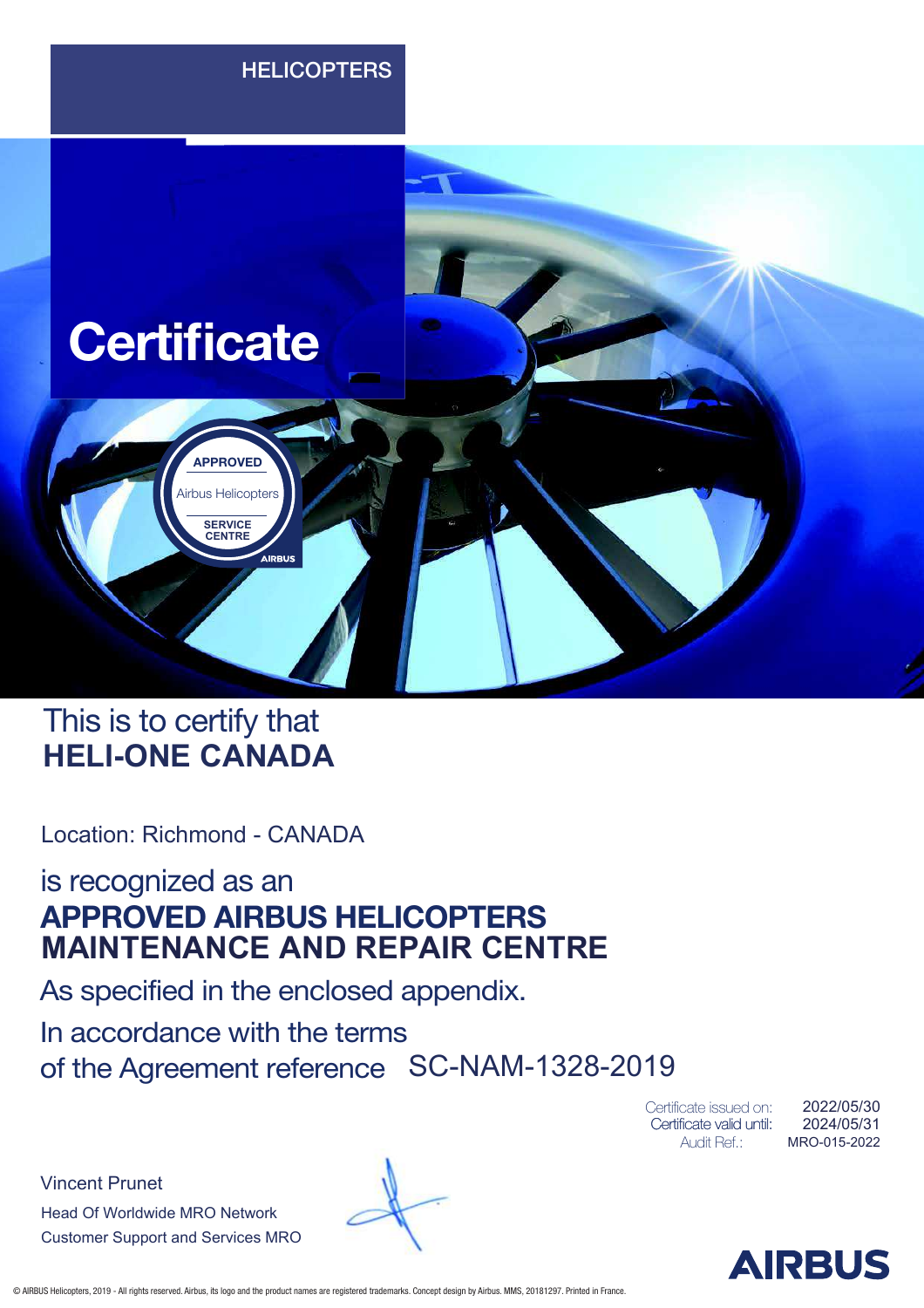# CERTIFICATE (APPENDIX)

Business Partner: HELI-ONE CANADA Agreement Ref: SC-NAM-1328-2019 Audit Ref: MRO-015-2022 Audit Validity: 2024/05/30

|                                                | <b>MRO: APPROVED SCOPE OF WORK</b>  |                  |                                                                                                                                            |  |
|------------------------------------------------|-------------------------------------|------------------|--------------------------------------------------------------------------------------------------------------------------------------------|--|
| <b>SCOPE OF SERVICE</b>                        | <b>MAINTENANCE</b><br><b>CENTER</b> |                  | <b>REPAIR</b><br><b>CENTER</b>                                                                                                             |  |
| <b>AIRCRAFT</b>                                |                                     |                  | N/A                                                                                                                                        |  |
| <b>AIRFRAME</b>                                | <b>O/I LEVEL:</b>                   | <b>D-LEVEL</b>   | D_LEVEL_AIRFRAME<br>N/A                                                                                                                    |  |
| <b>BLADES</b>                                  | <b>AS332</b><br>H225                | COV / L1         | COV /L1_BLADES<br>N/A                                                                                                                      |  |
|                                                |                                     | D-LEVEL (BOV/L2) | D_LEVEL_BLADES<br>N/A                                                                                                                      |  |
| <b>DYNAMIC COMPONENTS</b>                      |                                     | <b>D-LEVEL</b>   | D_LEVEL_DYNAMIC<br>AS350 / H125: MGB, TGB<br>AS355: MGB, TGB, COMBINER<br>EC130 / H130: MGB, TGB<br>- Assemblies : Y<br>- Single Parts : N |  |
| <b>HYDRAULIC COMPONENTS</b>                    |                                     | <b>D-LEVEL</b>   | D_LEVEL_HYDRAULIC<br>N/A                                                                                                                   |  |
| <b>CUSTOMIZED AVIONIC</b><br><b>EQUIPMENTS</b> |                                     | N/A              |                                                                                                                                            |  |



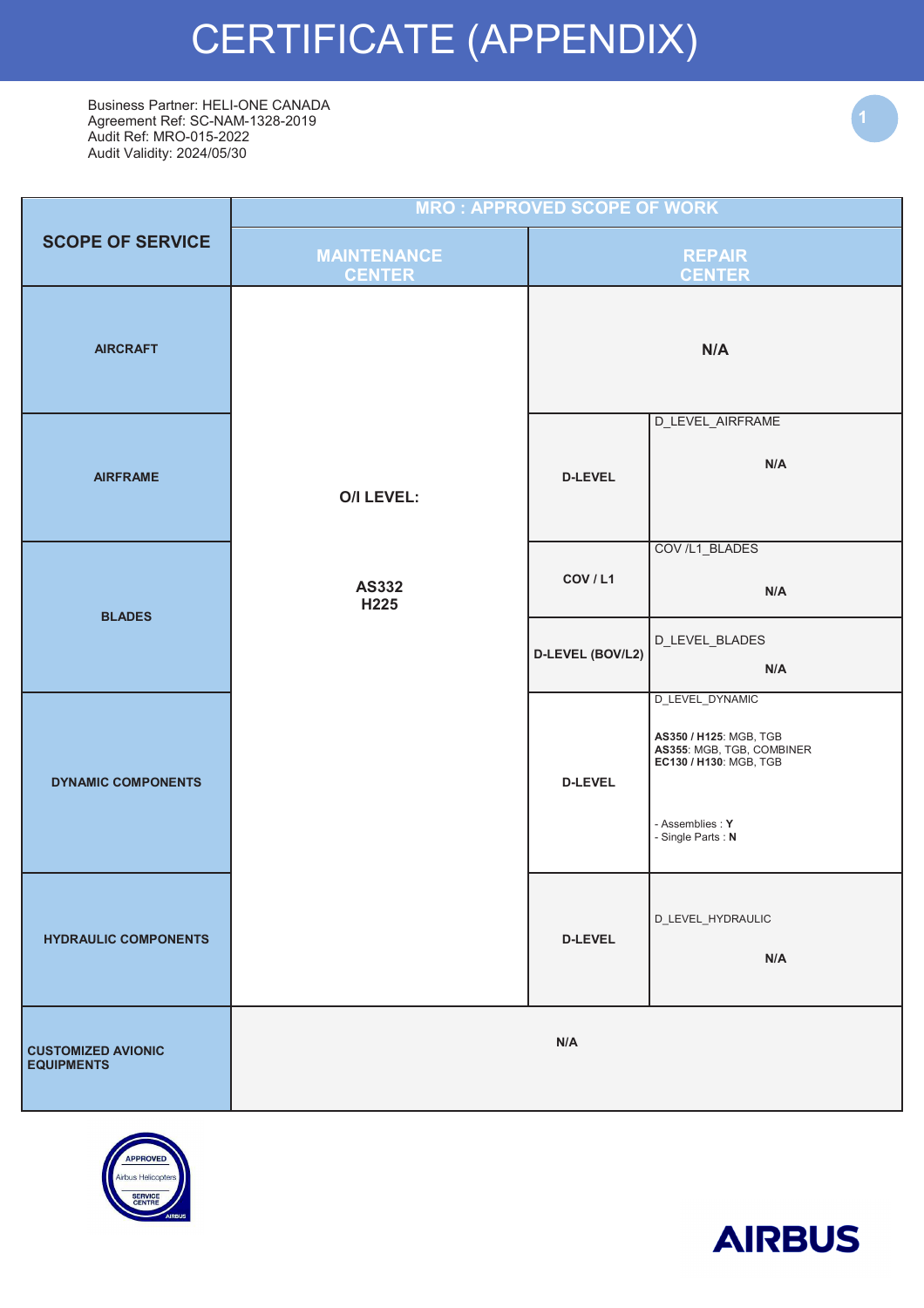# CERTIFICATE (APPENDIX)

Business Partner: HELI-ONE CANADA Agreement Ref: SC-NAM-1328-2019 Audit Ref: MRO-015-2022 Audit Validity: 2024/05/30

The following table is given to remind the correspondence between Helicopter Trade Name and Helicopter Type / Models.

| <b>HC_TRADE NAME</b>       | HC_TYPE      | <b>HC_MODEL</b>                                                                  |
|----------------------------|--------------|----------------------------------------------------------------------------------|
| H120                       | EC120        | B                                                                                |
| AS350                      | AS350        | B, B1, B2, BA, BB, B3(Arriel 2B), B3+(Arriel 2B1), D, L1                         |
| H125                       | AS350        | B3e (Arriel 2D)                                                                  |
| EC130                      | EC130        | <b>B4</b>                                                                        |
| H130                       | EC130        | T <sub>2</sub>                                                                   |
| AS355                      | AS355        | E, F, F1, F2, N, NP                                                              |
| AS550                      | AS550        | A2, C2, U2, C3(Arriel 2B), C3+(Arriel 2B1)                                       |
| H125M                      | AS550        | C3e(Arriel 2D)                                                                   |
| AS555                      | AS555        | AN, UN, SN, AP                                                                   |
| ALOUETTE II                | SE3130       | $\overline{\phantom{a}}$                                                         |
| ALOUETTE II                | SE313        | B                                                                                |
| ALOUETTE III               | SA3160       | $\overline{\phantom{a}}$                                                         |
| ALOUETTE III               | SA316        | B, C                                                                             |
| ALOUETTE III               | SA319        | A, B                                                                             |
| <b>ALOUETTE</b><br>ASTAZOU | SA318        | $\mathsf C$                                                                      |
| LAMA                       | SA315        | B                                                                                |
| <b>GAZELLE</b>             | SA341        | B, C, D, F, G, H                                                                 |
| <b>GAZELLE</b>             | SA342        | J, K, L, L1, M, M1, MA                                                           |
| SA365                      | SA365        | C2, C3, N, N1                                                                    |
| AS365                      | AS365        | N2, N3, N3+ (APM2010), F, FI, FS                                                 |
| SA366                      | SA366        | GA                                                                               |
| EC155                      | EC155        | B                                                                                |
| H155                       | EC155        | <b>B1</b>                                                                        |
| AS565                      | AS565        | MA, SA, K, K2, SB, UB, MB(APM2000), MB(w/o APM2000), MBe                         |
| SA330                      | SA330        | BA, J, L, SM                                                                     |
| AS332                      | AS332        | B, B1, C, C1, F1, M, M1, L, L1, L2                                               |
| AS532                      | AS532        | AC, AL, UE, UL, A2, U2                                                           |
| H <sub>2</sub> 15          | AS332        | C1e (AHCAS), L1e (AHCAS), M1e                                                    |
| H215M                      | AS532        | ALe (AHCAS), Ule                                                                 |
| H225                       | EC225        | LP                                                                               |
| H225M                      | EC725        | AP                                                                               |
| H175                       | <b>EC175</b> | B                                                                                |
| H160                       | H160         | B                                                                                |
| EC135                      | EC135        | P1, T1, P2, P2+, T2, T2+                                                         |
| H135                       | EC135        | P3 (CDS/CPDS), T3 (CDS/CPDS), P3H, T3H                                           |
| EC635                      | EC635        | T1, T2+, P2+                                                                     |
| H135M                      | EC635        | T2+, P2+, T3, P3                                                                 |
| <b>BK117</b>               | <b>BK117</b> | A3, A4, B1, B2, C1                                                               |
| EC145                      | <b>BK117</b> | C2, C2e                                                                          |
| H145                       | <b>BK117</b> | D <sub>2</sub> , D <sub>3</sub>                                                  |
| H145M                      | <b>BK117</b> | D2m, D3m                                                                         |
| <b>BO105</b>               | <b>BO105</b> | LS A-3, PAH, CB, VBH, CBS5, DBS4, CBS2, E4, DB4, CBS, CB4, CBS4, DB,<br>CB5, CB2 |



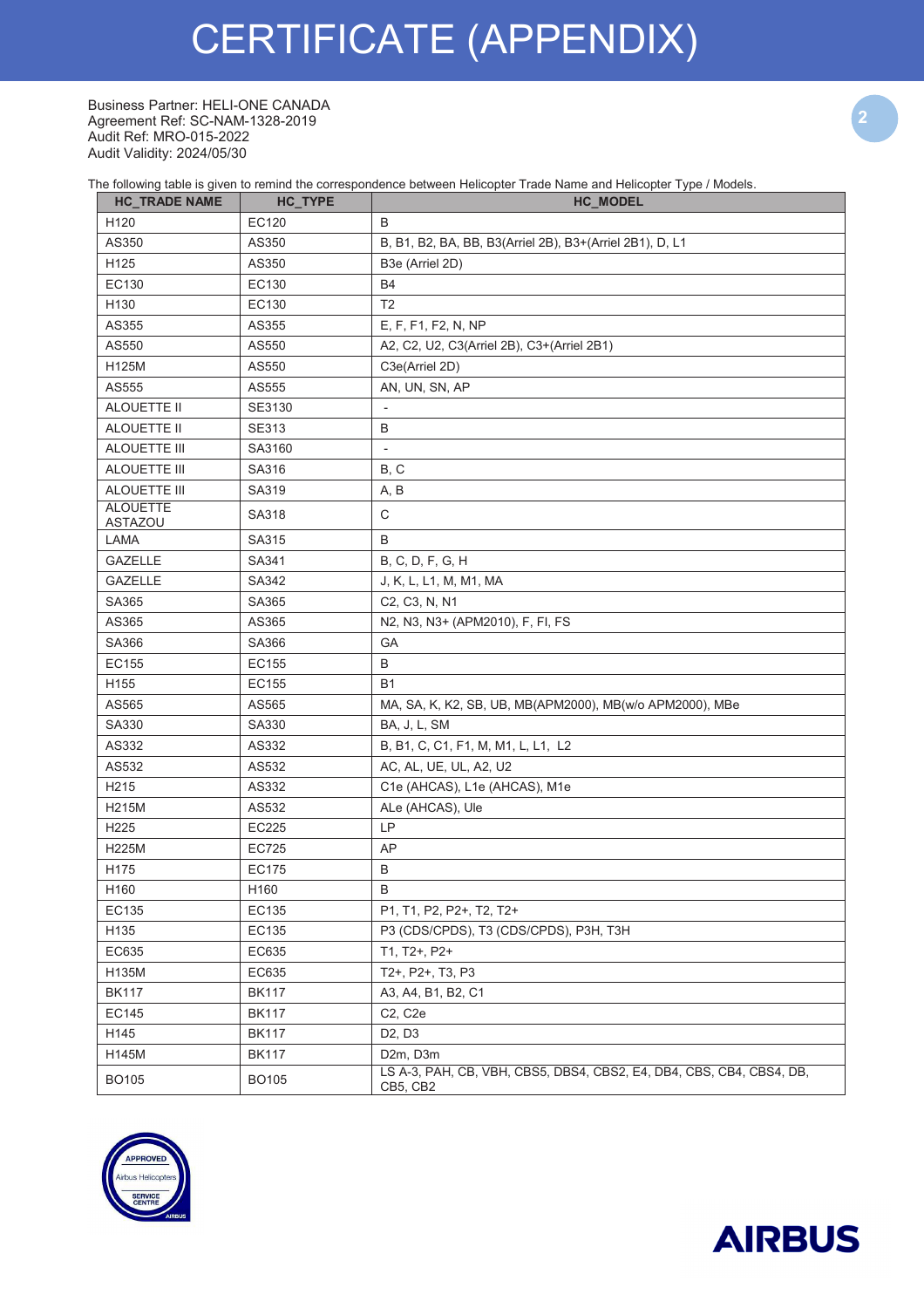

It is hereby certified that the company 

**Burg** 

LI-ONE CANADA INC. (5039199) 4740 AGAR DRIVE **B 1A3 RICHMOND - CANADA** 

> is qualified for following **SPECIAL PROCESSES**

- Paint detail parts metals
- Aluminium conversion (Touch-up)
- **Penetrant testing (PT)**
- **Magnetic Testing (MT)** .<br>..

This qualification is granted under the conditions and restrictions defined in appendix 1

### **Special Processes Management**

### **ETXLL**

cn=compan, o=Airbus Helicopters, ou=ETXLL, email=julien.compa n@airbus.com, c=FR 09:53:32 2021.09.07  $'00'02+$ 



**Head of Worldwide MRO Network MRO – ESRN** 



© AIRBUS Helicopters rights reserved F070 004 G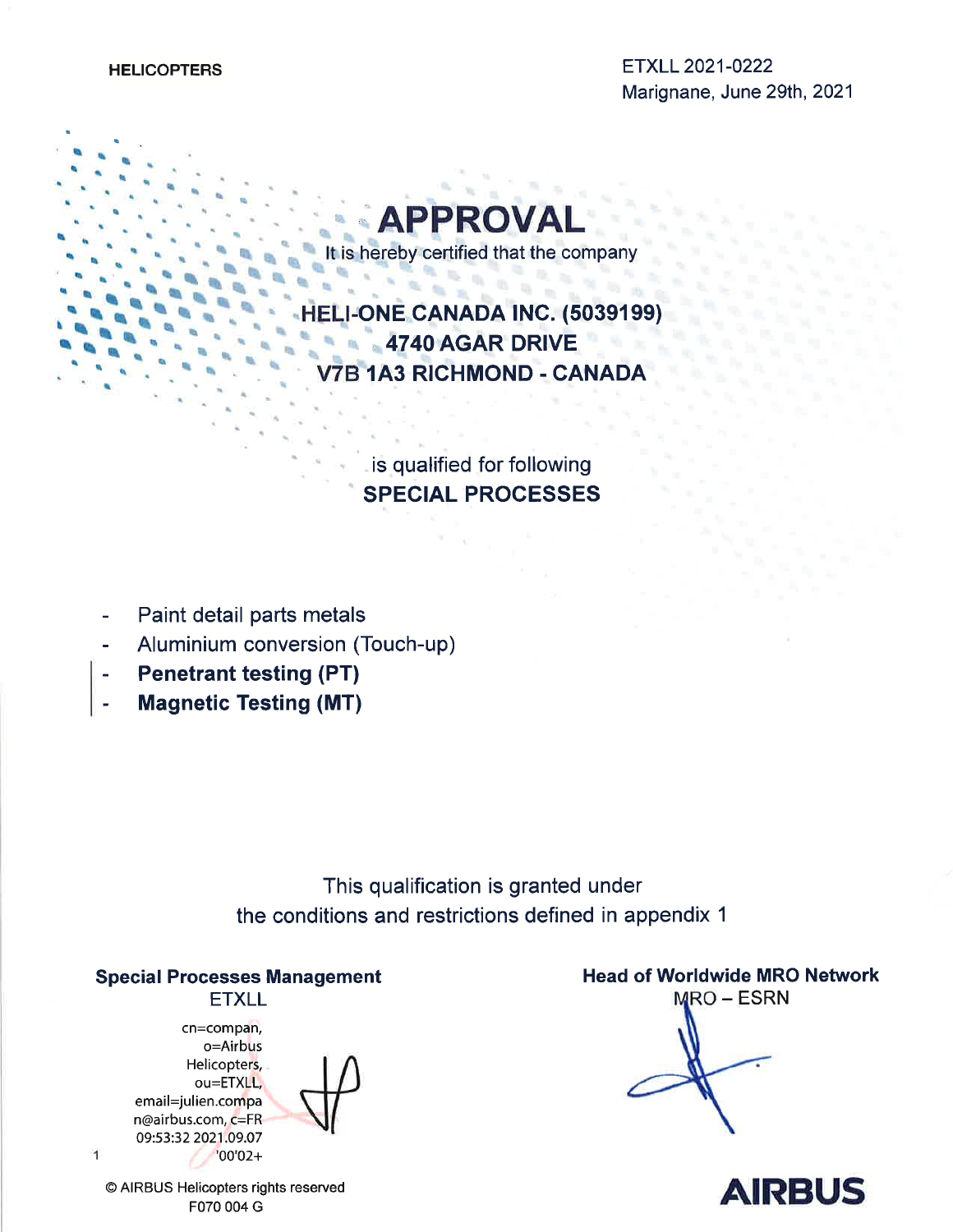### **RECORD OF REVISIONS**

| <b>Issue</b>               | <b>Modified</b><br><u>lby</u>     | <b>Description of Change / modified</b><br>pages                                                                                                                                               | Date of<br>change |
|----------------------------|-----------------------------------|------------------------------------------------------------------------------------------------------------------------------------------------------------------------------------------------|-------------------|
| <b>ETXLL 2021-</b><br>0222 | <b>E. GEREONE</b><br><b>ETXLL</b> | New template: ETXLL 2021-0222 « cancels<br>and replaces » ETLL 2019-0449<br>Qualification of the following processes:<br><b>Penetrant testing (PT) p.5</b><br><b>Magnetic Testing (MT) p.6</b> | 29.06.2021        |
|                            |                                   |                                                                                                                                                                                                |                   |
|                            |                                   |                                                                                                                                                                                                |                   |

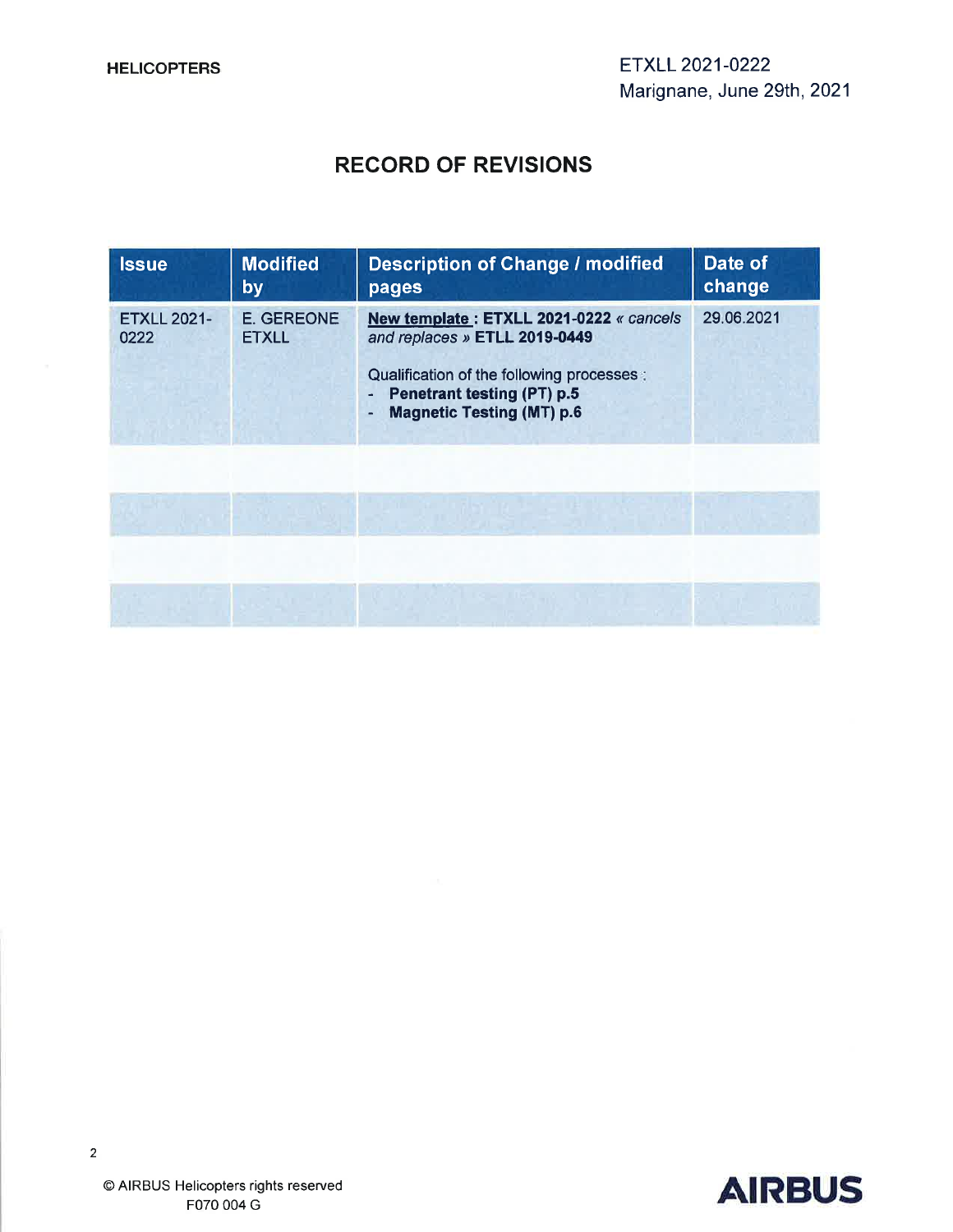#### **SPECIAL PROCESS:** PAINT DETAIL PARTS METALS

#### Performed in accordance with the following documents :

#### **Airbus Documentation:**

|                | $-$ IFMA 389       | <b>Aircraft Painting - General instructions</b>                   |
|----------------|--------------------|-------------------------------------------------------------------|
|                | $-$ IFMA 447       | Sheet of the preparation and application of paints - general      |
|                | $-$ IFMA 447-10    | Sheet for the preparation and application of civil paints         |
|                | - IFMA 447-20      | Sheet for the preparation and application of military paints      |
| $\blacksquare$ | <b>IFMA 447-30</b> | Sheets for the preparation and application of interior paints     |
| $\omega$       | <b>IFMA 447-40</b> | Sheet of for the preparation and application of conducting and    |
|                |                    | antistatic paints                                                 |
|                | $-$ IFMA 555       | Application procedure of metal primer                             |
|                | $-$ IFMA 310       | Use of degreasing products                                        |
|                | $-$ IFMA 607       | Application of thermosetting paints on steel parts                |
|                | $-$ EI070 09-048   | Measurement of paint thicknesses on composite material substrates |
|                | $-$ IGC 04-76-100  | Inspection of paint application                                   |

#### **Supplier Documentation:**

 $-$  N/A

#### With the following resources:

- HELI-ONE Paintbooth

#### This Qualification is based on the following results :

- ETLL 2019-0102 Ind C - Qualification program
- ETLL 2019-0172 - Audit report
- CAR follow-up ETLL 2019-0356 Ind A
- 2019-41254 and 2019-41206  $-$  AH tests report

#### The Qualification is subject to the following specific conditions :

Safety class: Critical (1A), Important (1B) and Secondary (2 and 3) according EP04-06.

#### **Restrictions:**

#### This process is qualified only for MRO (PART 145) activities.

This qualification could be suspended or cancelled at any time in case of decrease in quality. All modifications initiated by supplier must be submitted to Airbus Helicopters for approval. In case of Airbus Helicopters documentation revision, modifications have to be implemented or request for deviation have to be submitted to Airbus Helicopters for approval.

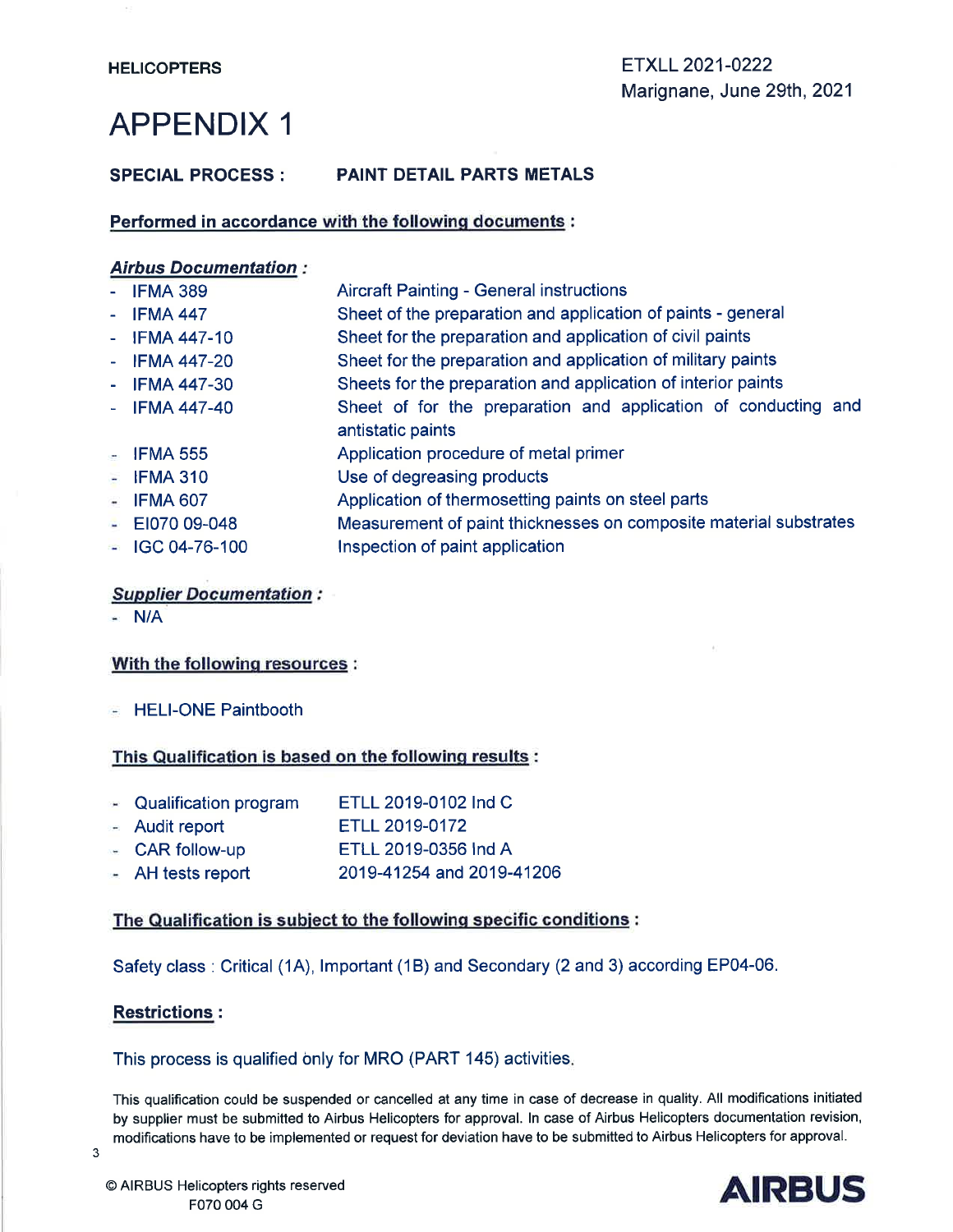#### **SPECIAL PROCESS: ALUMINUM CONVERSION - TOUCH-UP**

Performed in accordance with the following documents :

|  | <b>Airbus Documentation:</b> |  |
|--|------------------------------|--|
|--|------------------------------|--|

 $-$  IFMA 866

**Chemical Conversion of Aluminum Alloys** 

#### **Supplier Documentation:**

 $-$  N/A

#### With the following resources :

 $-$  N/A

### This Qualification is based on the following results:

- Qualification program ETLL 2019-0102 Ind C
- Audit report ETLL 2019-0172
- ETLL 2019-0356 Ind A - CAR follow-up

#### The Qualification is subject to the following specific conditions :

Safety class: Critical (1A), Important (1B) and Secondary (2 and 3) according EP04-06.

#### **Restrictions:**

This process is qualified only for MRO (PART 145) activities.

This qualification could be suspended or cancelled at any time in case of decrease in quality. All modifications initiated by supplier must be submitted to Airbus Helicopters for approval. In case of Airbus Helicopters documentation revision, modifications have to be implemented or request for deviation have to be submitted to Airbus Helicopters for approval.

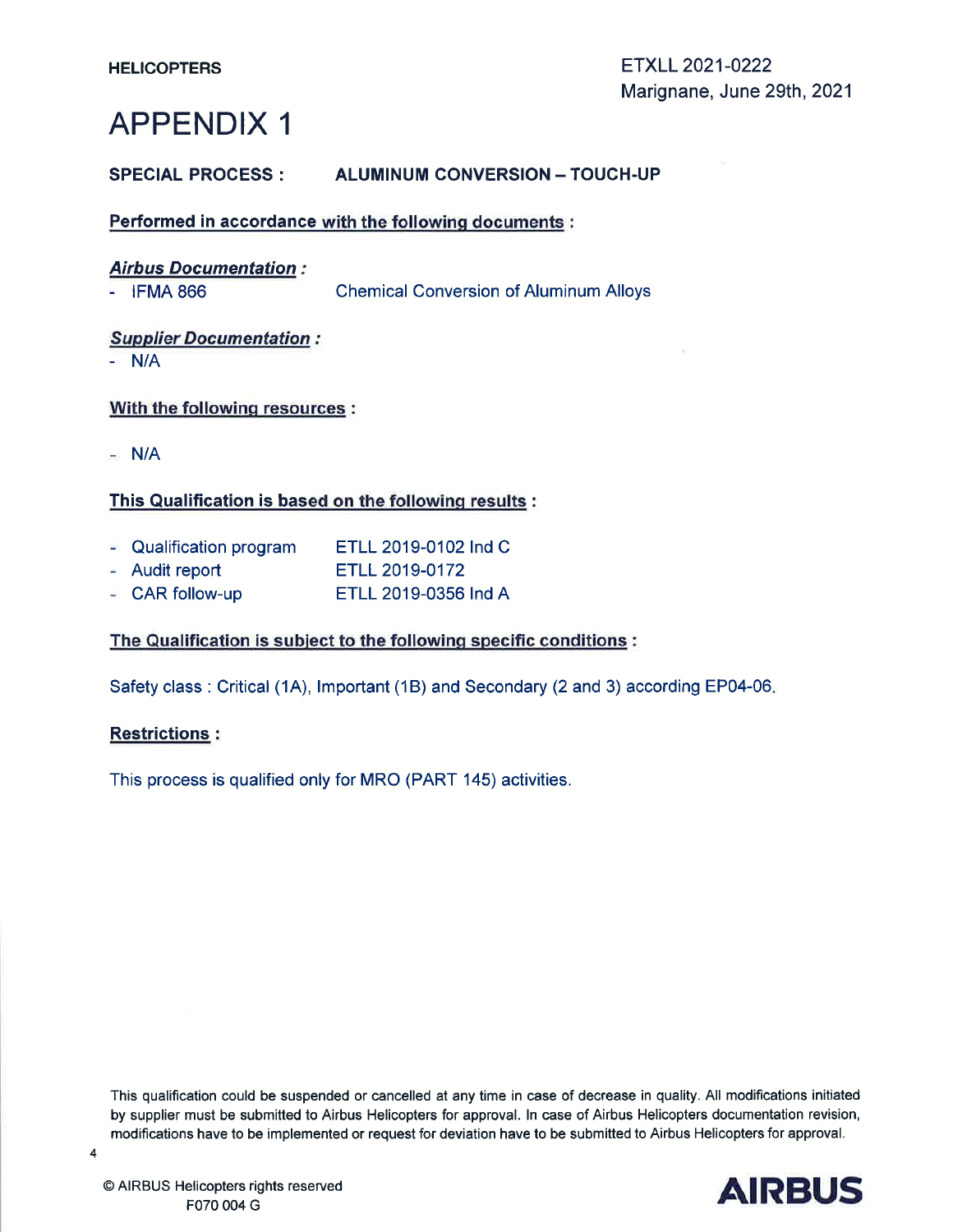#### **SPECIAL PROCESS: PENETRANT TESTING (PT)**

#### Performed in accordance with the following documents :

#### **Airbus Documentation:**

- EI070 09-023 Rules applicable to dye penetrant inspection
- EI070 09-039 Surface preparation before penetrant inspection
- Internal procedure for managing certification and qualification of  $-$  EI070 18-003 airbus helicopters non-destructive testing (ndt) inspectors

#### **Supplier Documentation:**

 $- N/A$ 

#### With the following resources:

- Fluorescent Penetrant ARDROX 970P25E ZL67: Type 1, method A and sensitivity S3
- Developer ARDROX 9D4A: Dry applied in a mist tank
- Developer ARDROX 9D1B : Humid non-aqueous for the double checking
- Cleaner/Remover ARDROX 9PR50

#### This Qualification is based on the following results:

- Qualification program ETLL 2019-0102 Ind C
- Documentation Analysis N/A
- $N/A$  $\blacksquare$  AH test report
- $-$  Audit report ETLL 2019-0172
- ETLL 2019-0356 Ind F  $-$  CAR follow-up

#### The Qualification is subject to the following specific conditions :

- Safety class: Critical (1A), Important (1B) and Secondary (2 and 3) according EP04-06.
- **E** Design Applicability: AH

#### **Restrictions:**

This process is qualified only for MRO (PART 145) activities.

This qualification could be suspended or cancelled at any time in case of decrease in quality. All modifications initiated by supplier must be submitted to Airbus Helicopters for approval. In case of Airbus Helicopters documentation revision, modifications have to be implemented or request for deviation have to be submitted to Airbus Helicopters for approval.